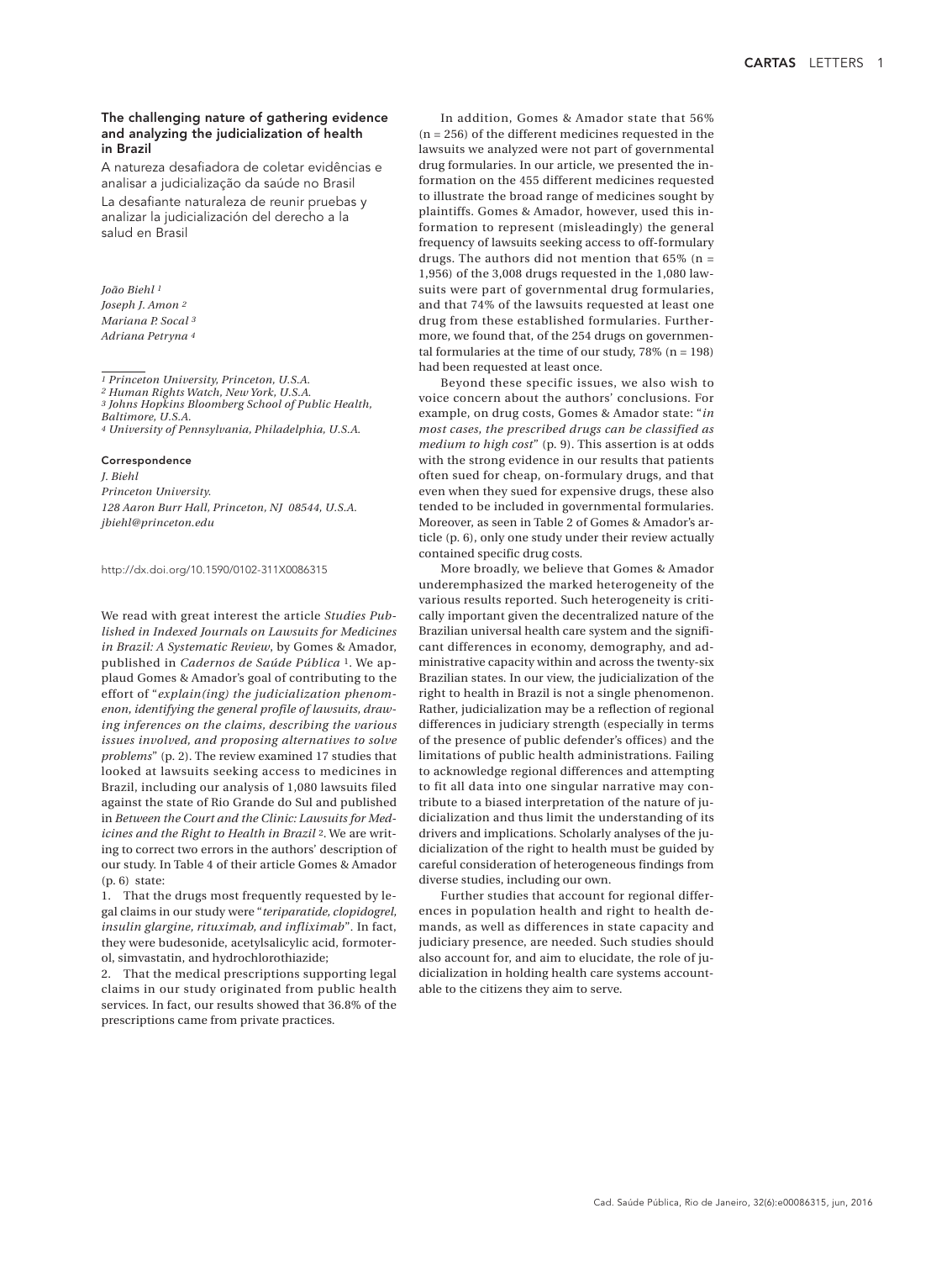## Contributors

J. Biehl, J. J. Amon, M. P. Socal and A. Petryna contributed to the conception and design of the work, acquisition, analysis, and interpretation of data; drafting the work and revising it for important intellectual content; final approval of the version to be published; and agreement to be accountable for all aspects of the work.

1. Gomes VS, Amador TA. Estudos publicados em periódicos indexados sobre decisões judiciais para acesso a medicamentos no Brasil: uma revisão sistemática. Cad Saúde Pública 2015; 31:451-62.

2. Biehl J, Amon JJ, Socal MP, Petryna A. Between the court and the clinic: lawsuits for medicines and the right to health in Brazil. Health Hum Rights 2012; 14:E36-52.

Submitted on 01/Jun/2015 Approved on 23/Jun/2015

### The authors reply

As autoras respondem Las autoras responden

*Vanessa Santana Gomes 1 Tânia Alves Amador 1*

*1 Instituto de Estudos em Saúde Coletiva, Universidade Federal do Rio de Janeiro, Rio de Janeiro, Brasil.*

#### Correspondence

*T. A. Amador Programs de Pós-graduação em Assistência Farmacêutica, Universidade Federal do Rio Grande do Sul. Av. Ipiranga 2752, sala 602A. Porto Alegre, RS 90610-000, Brasil tania.alves@ufrgs.br*

We wish to thank the authors that sent a *Letter* to CSP based on their detailed reading and identification of imprecisions in the data in Table 4 of our article entitled *Studies Published in Indexed Journals on Lawsuits for Medicines in Brazil: A Systematic Review*, published in *Cadernos de Saúde Pública* 1. We reviewed the data, found errors, and prepared an errata to be published in the journal, since there was an error in the table's original configuration and other data were revised. Table 4 included percentages of medicines from the list presented in the article *Between the Court and the Clinic: Lawsuits for 14 Medicines and the Right to Health in Brazil* 2; there was indeed a flaw in the data's presentation, but it was not intentional, nor was it intended to mask the data.

As for the statement that "in most cases, the prescribed drugs can be classified as medium to high cost" 1 (p. 460), we wish to begin by quoting the complete paragraph from which the phrase was extracted: "*Data on the therapeutic indications for the medicines were analyzed by 11 of the 17 articles included in the review and show that in most cases the prescribed drugs can be classified as medium to high cost, while four studies were designed to clarify points on rare diseases. Thus, it is not possible to infer that the high cost of lawsuits is due to the lack of organization in primary care. The data in the studies are specific, and are not able to answer this question*" (p. 460). We feel that the phrase taken out of the paragraph's context does not reflect what we suggested: that only ten of the 17 studies provided data on the most frequent therapeutic indications, and that among these, the majority of the medicines were medium and high cost. By way of example, seven studies found that the drugs with the heaviest demand included immunobiologicals (prescribed for treatment of autoimmune diseases and cancer) like adalimumab, etanercept, and infliximab, among others. Concerning these drugs, the *Boletim Brasileiro de Avaliação de Tecnologias em Saúde* [Brazilian Bulletin on Health Technology Assessment]<sup>3</sup> published a study in 2012 featuring safety and efficacy data, and since it was impossible to differentiate products in relation to efficacy, they also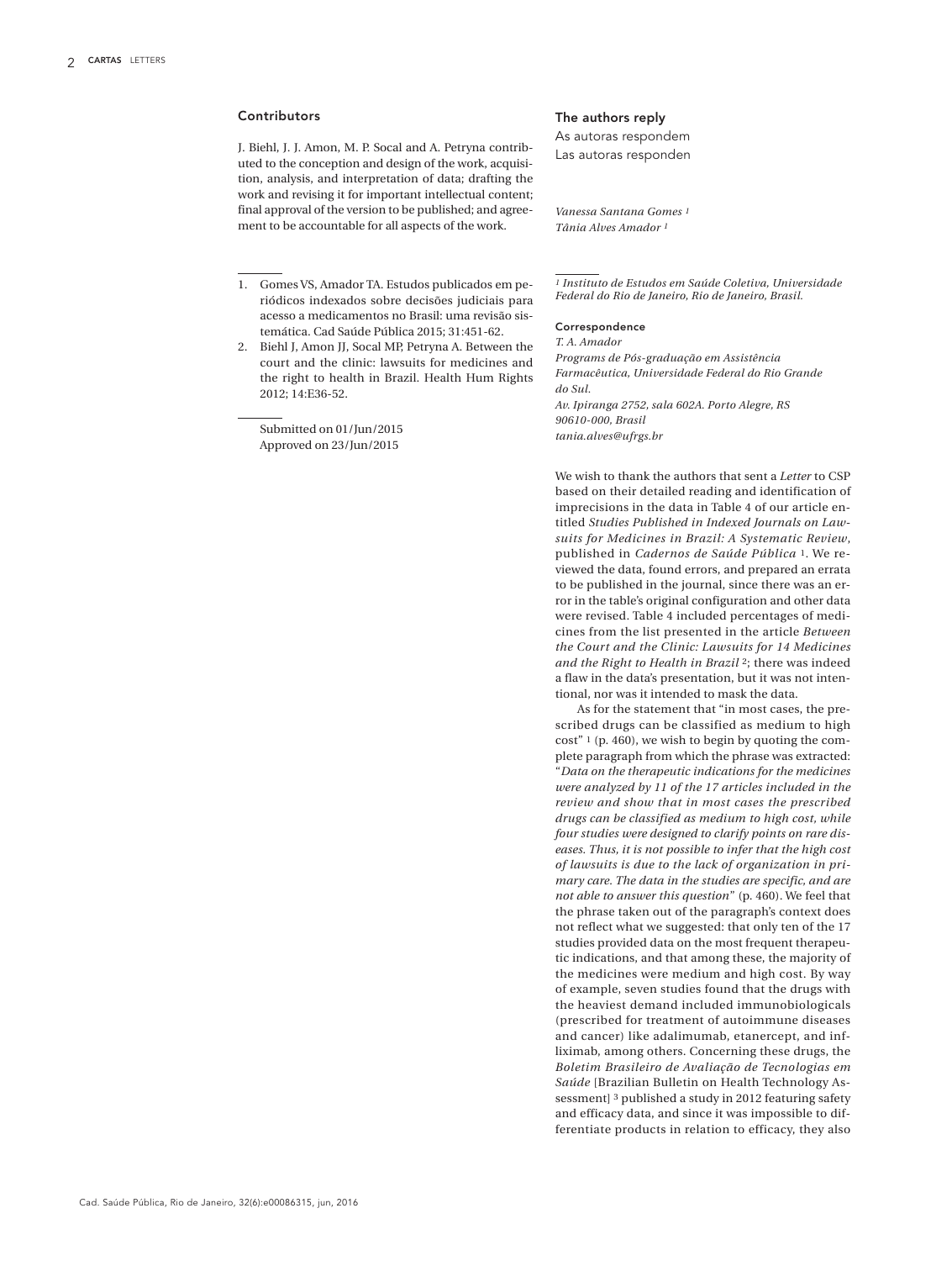compared the annual cost of treatment with these products. According to the study, the annual cost of treatment with adalimumab for patients weighing up to 70kg with a diagnosis of rheumatoid arthritis was BRL 29,211.12.

By way of illustration, we conducted a search in the *Consulta Remédios* website (*https://consultareme dios.com.br/,* accessed on Feb/2016) on the current price of a box of adalimumab, not specifically concerned with the dosage, but simply to check the price. The lowest price we found was BRL 6,589.32. The data in the articles were obviously collected in a different time period and under different economic conditions, but we emphasize the need to consider these limitations. The statement in the article is made within this context, but we feel that the phrase taken out of context may give the false impression that the majority of studies on judicialization analyze claims for medium or high-cost drugs.

We also see as a limitation to our article the inference on the disorganization (or lack thereof) of primary healthcare services, without analyzing this question with the necessary depth. In fact, the set of data presented in the articles is not sufficient to draw conclusions on flaws in the management of pharmaceutical care either in Brazil as a whole or in the states, given the studies' widely heterogeneous objectives. Still, we also recall that in the Discussion section we said, "*One limitation to this review is the lack of homogeneity among the studies, since each one focused on a specific aspect of health-related lawsuits, thus hindering a comparative analysis of the articles. The methods adopted in the current review, such as the application of descriptors and the criterion of including articles published in indexed journals, may have led to a loss of relevant studies done in different states of Brazil*" (p. 460).

Concerning medicines selected for distribution in primary care and that are claimed via lawsuits, we call attention to acetylsalicylic acid (ASA; aspirin), listed among the drugs most frequently claimed via legal action. The authors raise hypotheses on the causes, among which "failure in access", but they also suggest that when claiming access, plaintiffs with prescriptions for more than one drug may tend to claim access to all the drugs on that given prescription. Another variable that may influence the analysis and that relates to ASA is the classification used by the Ministry of Health for financing. Since 2009 4, medicines are classified in components, and the specialized component, characterized as a line of outpatient care and defined by Clinical Protocols and Therapeutic Guidelines, presents (in one of the groups) drugs that are part of the basic component. Thus, when a patient uses a specialized medicine, the prescription may include some adjuvant treatment, and all the components may thus be claimed together. If a given study did not investigate this information, the study has no way of saying anything about the grounds for the legal claim to the respective drug.

In relation to underestimating the results' heterogeneity and considering the statement, "*More broadly, we believe that Gomes & Amador underemphasized the marked heterogeneity of the various results reported. Such heterogeneity is critically important given the decentralized nature of the Brazilian universal health* 

*care system and the significant differences in economy, demography and administrative capacity within and across the twenty-six Brazilian states*" 5, we agree that the debate on access to medicines in Brazil via lawsuits should include arguments that take into account the differences between the country's regions and states. Although we believe that Brazil has made progress in all areas, regional differences (social, cultural, economic) can still influence citizens' access to legal relief via the courts, even though the country already has public defender's offices virtually nationwide – according to data from 2013, only four states have still not effectively implemented public defender's offices (two of which in the South, one in the North, and another in the Central-West) (Instituto de Pesquisa Econômica Aplicada. Mapa da defensoria pública no Brasil. http://www.ipea.gov.br/sites/ mapadefensoria, accessed on Feb/2016). Still, we emphasize that the diversity of results presented in the review are not due to differences between the regions in which the studies were done. Only one study was performed in the Northeast region, where most of the states have the country's lowest Human Development Indices (HDI), together with the North 6. The studies included in the review were carried out in the states of São Paulo, Rio de Janeiro, Minas Gerais, Santa Catarina, and Rio Grande do Sul, which have the highest socioeconomic indices and similar characteristics, meaning that they largely resemble (more than differ from) each other. In this context, we can indeed expect that more people in these regions would resort to lawsuits to ensure their rights.

Local and regional differences obviously exist within states, but the differences that we referred to (and which did not allow conclusions on the causes of judicialization) are related specifically to the studies' objectives, which the article highlighted. Our initial perspective when compiling the data, that the review might shed light on non-obvious factors in the judicialization issue that has sparked so much debate, for example, loss of equity in the health system, failed to bear out, due precisely to the heterogeneity in the study approaches. As obvious factors, we identify the maturation of the health system and a longer democratic period in the country and thus the consolidation of citizens' rights.

Despite the current scenario, we do not deny that in this transition involving decentralization of health administration there are still local governments that have not fully assumed their role as administrators; however, this conclusion cannot be drawn from the data in the studies covered by the review. And the article discussed these limitations. However, we take advantage of the opportunity to add that our discussion failed to address all the complex factors that impact the judicialization of health in Brazil (especially in relation to medicines) and which thus sparked the questions addressed in the letter.